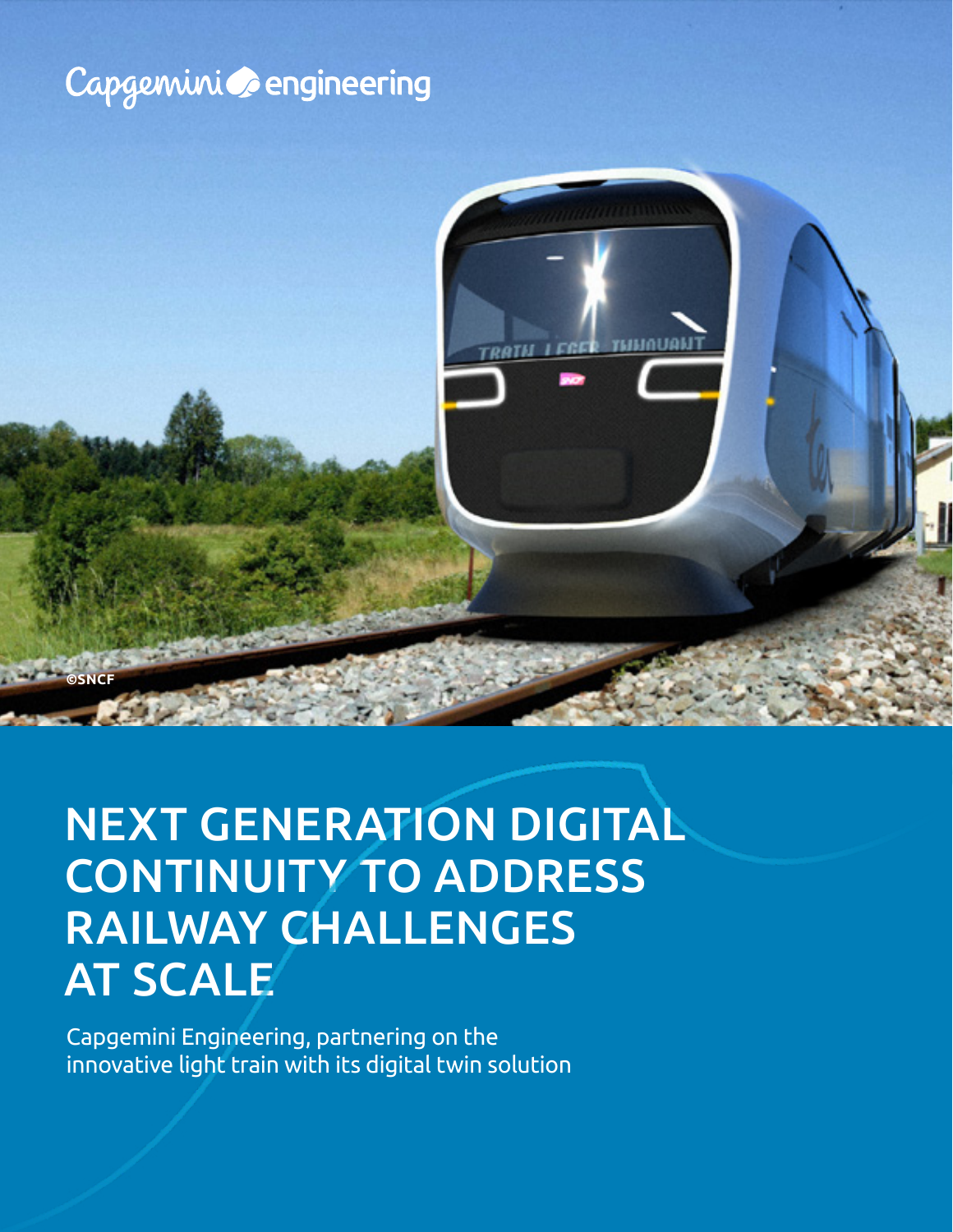## Introduction

The innovative light train is a project led by a consortium of partners headed by SNCF. Its objective is to revitalize low density rail lines by offering more services at controlled costs.

The innovative light train will lead to a 30% reduction in operating costs, rolling stock, and infrastructure, thanks to advanced technologies and a systemic approach.

The train itself will be built around a single modular platform that can be adapted to passenger and freight needs. Its eco-friendly design and the use of an electric motor – using batteries and hydrogen cells – will greatly limit its carbon footprint. Certain innovations, such as the single digital driver's cab, will reduce its weight to save energy, as well as put less strain on the track. A systemic project, that will include signaling, command-and-control system, infrastructure monitoring and rolling stock.

When launched in 2029, the innovative light train will enhance France's Transport Express Regional (TER) offer, with other solutions such as Draisy and Flexy, developed by SNCF as part of other industrial consortiums.





In this context, to ensure efficiency and project optimization, Capgemini Engineering provides its expertise in digital continuity thanks to its design-to-x approach for engineering rolling stock. Capgemini Engineering ensures the strategy and development of the digital twin of the light rail system which will allow to accelerate the developments, to simulate and pre-validate the solutions upstream in correlation with the future tests on pilot line.

### **Overview**

The rail network and its development are the foundation of tomorrow's public transportation. Mobility, which is a public service issue, is one of the answers to today's social and economic challenges. It is therefore essential to develop innovative solutions adapted to less frequented lines and areas not served by train service. The aim of the innovative light train is to reinvigorate these areas.

The objective is to develop new solutions offering transport capacities adapted to the needs of each region. The light train can make it possible to extend the scope of conventional trains and provide a more thorough service to all regions.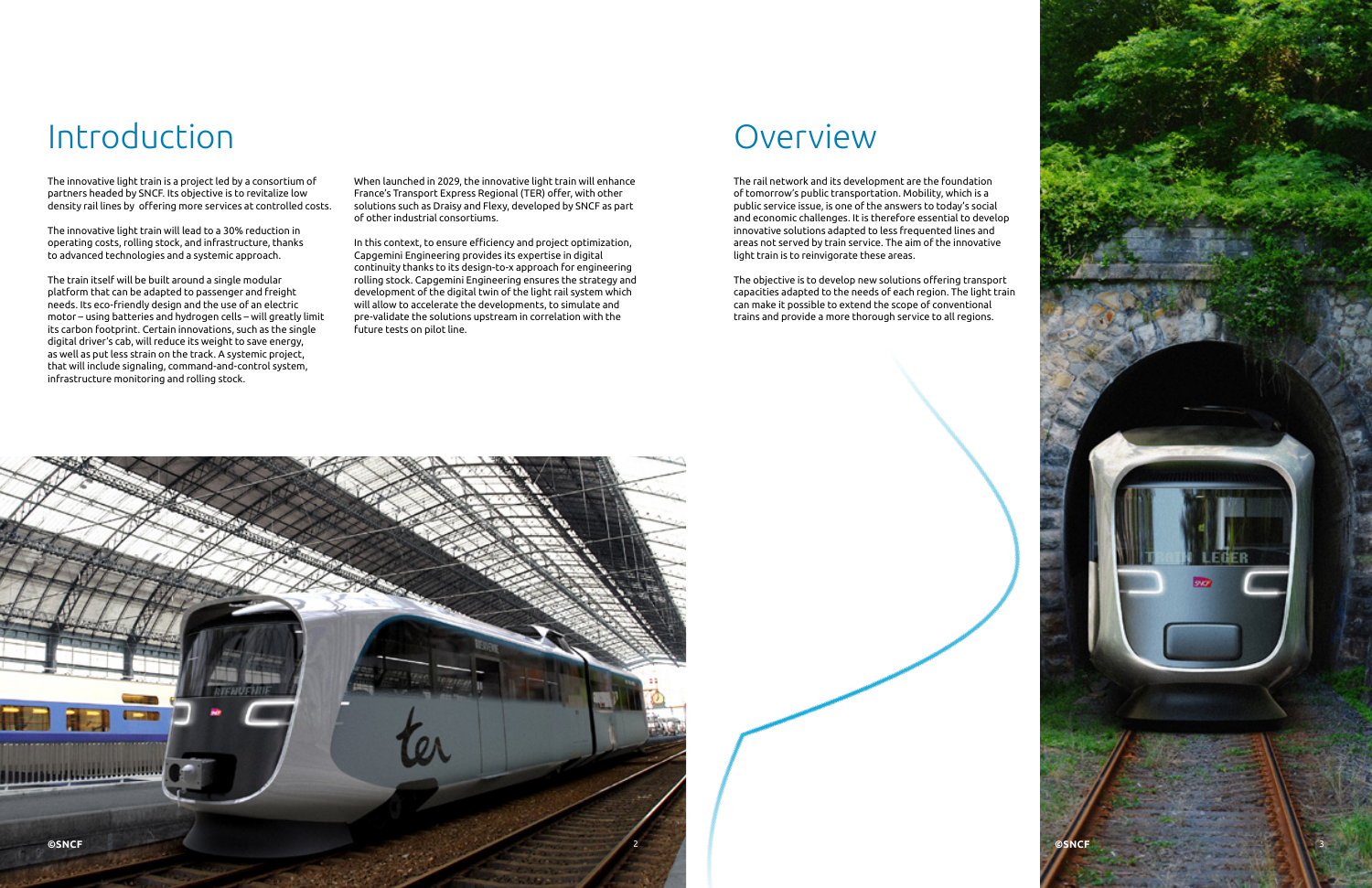# A new approach to unlocking innovation

12,000 km of France's rail lines – 42% of the network – is currently inaccessible to 10% of rail traffic. This has led stakeholders – SNCF, the state and its departments, the regions, and the organizing authorities – to redefine the relevance of these lines regarding mobility needs, regional development, and the National Low Carbon Strategy (SNBC). The operation of these lines must also be economically sustainable. In the absence of relevant industrial solutions and to meet the needs of the affected regions, the innovative light train project consortium proposes a new approach to unlock the innovations required to build a modular and cost-effective rail system adapted to these lines. SNCF has created an ecosystem of partners to define a new model. This new complete rail system is based on an innovative light train and an adapted infrastructure approach, for simplified and economical operation. The objective is to provide a financially sustainable response, adapted to the needs of the territories. By maximizing synergies, the new rolling stock will integrate the necessary building blocks, without compromising safety. It includes adapted interior fittings, a digital driver's cab, a ground connection that guarantees comfort and railway dynamics, a low-emission engine, and the integration of autonomous train technologies. The project's approach to digitalization will incorporate signaling and control systems, infrastructure, and rolling stock monitoring. It will be implemented in the short term on one or more lines and on a laboratory train.

#### **Implementation schedule**

To maximize the project's industrial potential, the consortium will implement an innovative approach on a tight schedule.

Two years after the start of the project, it will offer potential solutions that can perform in real-world conditions in those territories that have confirmed interest:

- Phase 1, 2022-2024 studies and demonstrations on test models
- Phase 2, 2024-2026 construction of a light rail demonstrator

The launch of phase 2 will depend on the results of phase 1 and the capacity of stakeholders across industry, regions, and operators. The new rail system is scheduled to be put into circulation by 2029.

## Expected results

#### **Innovation**

#### **Economic and social**

The consortium is taking an innovative approach to propose new solutions for the low density regional lines. It will take all the parameters of the economics of these lines into account, and take a global approach to the complete lifecycle of the rail system, which will incorporate the cost of renewal of rolling stock and regeneration of the infrastructure. The objective is to reduce the total cost of the overall system by 30%. Beyond the carbon footprint, the ambition is to quantify the environmental footprint of the future train, with a focus on its consumption of non-renewable resources, its damage to the environment – CO2, NO2, and any harm to humans and other species during its lifecycle. **Application and valorization**

The design guidelines for the light rail system will allow for a significant reduction in operating costs and a limitation of investments in the affected rail lines. The project will listen to the relevant communities to introduce new services of interest and revitalize the areas served by these trains.



### **Environment**

At the end of the project, the organizing authorities will choose whether to continue investments in rail operations on the affected rail lines. Thanks to the transparent and open structure proposed by the consortium, the organizing authorities will have been able to test the innovations in real-life situations and select the most relevant industrial partners. They will have been able to follow the development studies, guide the strategic choices, and predict the evolutions necessary to build a light train as part of a cost-effective system. Thus, they will have all the elements they need to decide which equipment or lines to renew.

Project illustration: Innovative Light Train Concept – Credit: SNCF

**©SNCF**